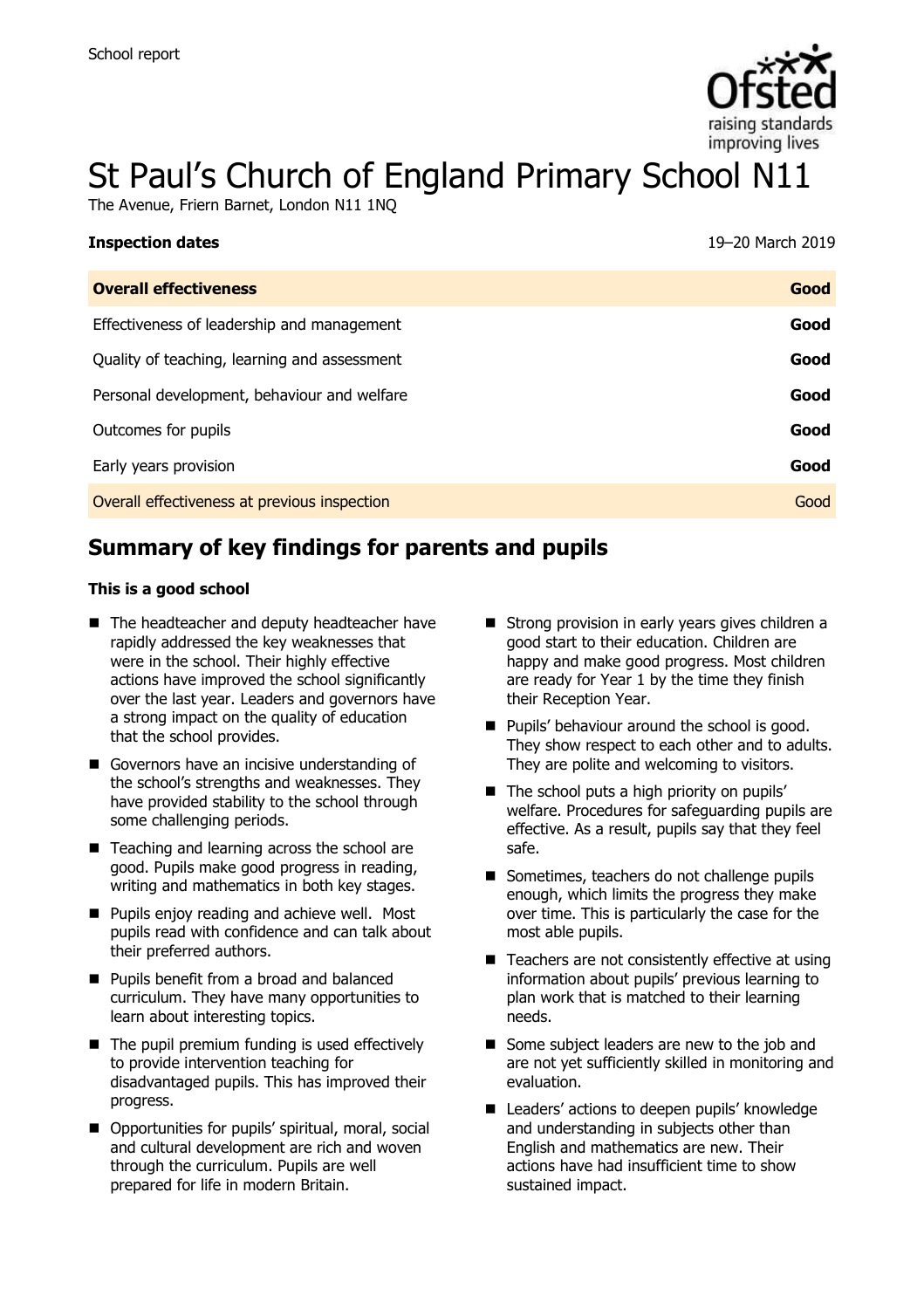

# **Full report**

### **What does the school need to do to improve further?**

- Further improve the quality of teaching, learning and assessment, and hence pupils' outcomes, by ensuring that all teachers:
	- raise expectations and the level of challenge for all groups of pupils, especially the most able
	- use information about what pupils can already do to plan work that is matched to their learning needs.
- Develop the skills and expertise of the new subject leaders so that they are able to monitor and evaluate the impact of their work more effectively.
- Continue to embed the school's plan to provide more opportunities for pupils to deepen their knowledge and skills in subjects other than English and mathematics.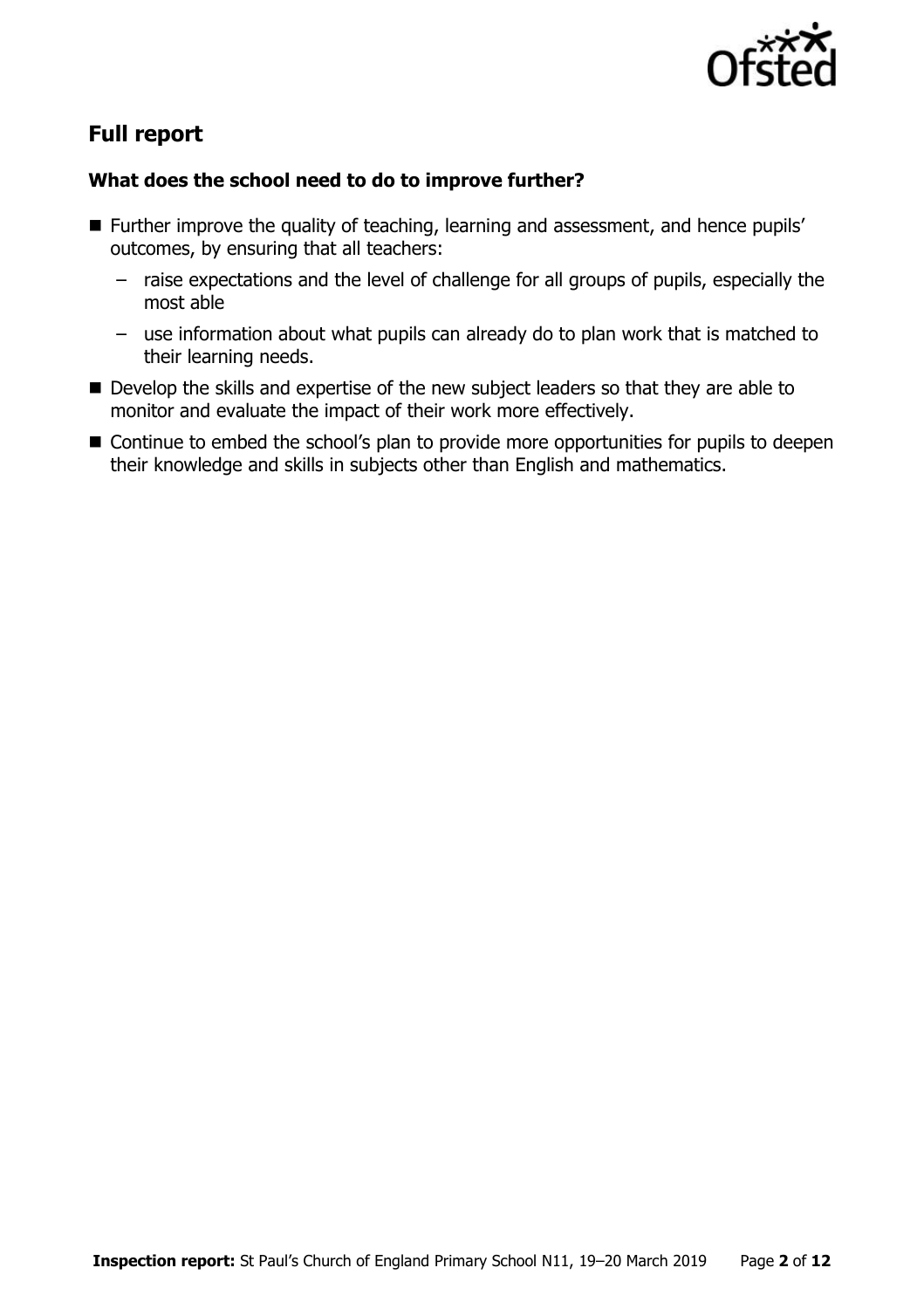

# **Inspection judgements**

#### **Effectiveness of leadership and management Good**

- The headteacher was appointed to her substantive post in January 2018. Her appointment followed a period of instability and turbulence within the school. She lost no time in identifying the key weaknesses across the school and took decisive and swift action to stem any further decline in the school's performance. The highly effective actions of the headteacher and deputy headteacher over the last year have led to rapid improvements in all areas of the school's performance. These leaders have a very clear understanding of where further developments are needed and are tackling these at pace.
- Staff feel valued and are very positive about the leadership of the school. The quality of teaching, learning and assessment continues to improve. This is in large part as a result of coaching and training, for example in the effective use of appropriate resources to support pupils' learning in mathematics. Leaders have put in place rigorous and supportive procedures for evaluating teachers' performance.
- Leaders have reviewed how they spend the pupil premium funding to ensure that it is spent effectively. They are adept at identifying the barriers to pupils' learning and respond with a range of pastoral and academic support to overcome these. Teachers and leaders monitor pupils' progress and attainment effectively each term. This clear focus on the needs of disadvantaged pupils, through the support provided, is continuing to enable them to make good progress.
- Pupils' spiritual, moral, social and cultural development is strong. Teachers ensure that there are opportunities for its development throughout the curriculum. Pupils treat all those around them with respect and demonstrate empathy. They understand that people are different and they value these differences. By doing so, they demonstrate the school's values, especially wisdom and compassion.
- Leaders implemented significant changes to the curriculum at the start of this academic year. Currently, pupils experience a curriculum that provides depth and breadth across the full range of subjects. As a result, they gain the subject skills and knowledge that they need to make a successful start in the next stage of their education. The curriculum is enriched with a wide range of enhancement opportunities to deepen their learning and broaden their experiences.
- Subject leaders have a clear understanding of the rationale for the curriculum and their role in ensuring its successful implementation. Senior leaders have ensured that there are clear and well-understood procedures in place to support the role of subject leaders. However, several subject leaders are fairly new in post and only just beginning to fulfil their responsibilities. They are not yet well equipped to provide subject-specific guidance to their colleagues when necessary.
- Leaders have identified the need to improve the depth of pupils' learning across the curriculum. Leaders have a clear vision to develop deeper thinking and greater knowledge and skills in subjects other than English and mathematics. Plans to focus on challenge and deepening learning are in place; however, insufficient time has elapsed for leaders to check the impact on pupils' learning.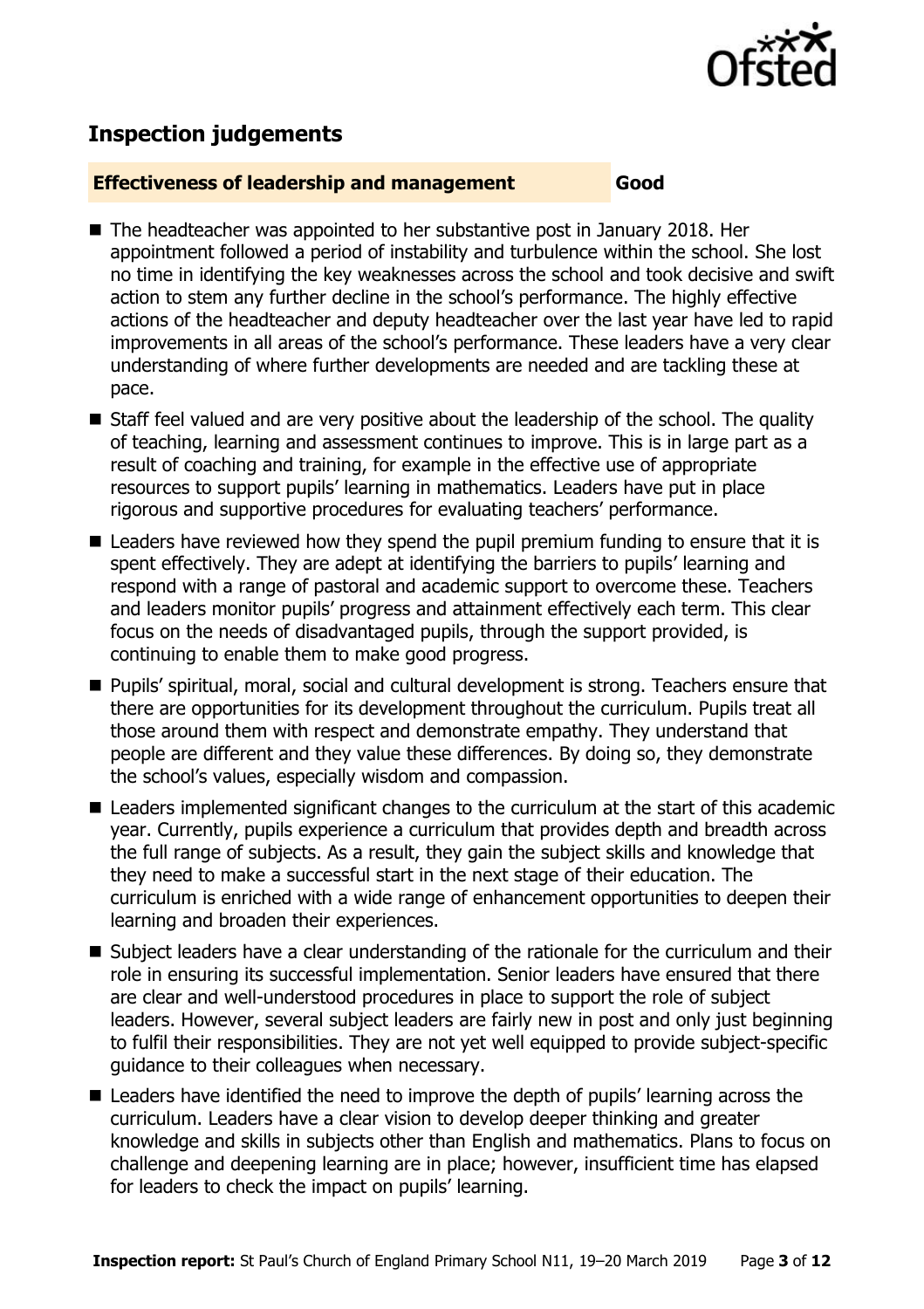

#### **Governance of the school**

- Governors are a strength of the school. They have led the school through some turbulent and challenging periods. During this time, they remained resolute and determined and secured a strong and stable leadership team. This has resulted in significant improvements being made across the school in a short period of time.
- Governors have a variety of skills which collectively make them a knowledgeable and effective governing body. They have a detailed and incisive understanding of the school's strengths, but also know where further improvements need to be made quickly. They hold leaders to account for all aspects of the school's performance and check carefully that leaders' actions to improve the school are working. Equally, governors are supportive of the leaders and seek every opportunity to ensure that they have the right guidance and help where needed.
- **Ensuring better oversight of the use and impact of pupil premium funding was an area** for improvement in the previous inspection. Governors have made considerable progress in this area. They are very knowledgeable about how the money is spent and can explain the impact of different interventions. Effective leadership in this area is having a strong impact on disadvantaged pupils' progress across the curriculum.

### **Safeguarding**

- The arrangements for safeguarding are effective.
- Leaders have pupils' safety as their highest priority. All safeguarding policies and procedures are up to date and fit for purpose. Staff have received full training on all aspects of how to keep pupils as safe as possible. Staff know what to do if they have a concern and report any concerns quickly to leaders. Leaders respond to these concerns swiftly to ensure that any pupil who needs help and support receives it quickly.
- **E** Leaders know their pupils and their families well. The strongly positive relationships that they have built with pupils' families help them to provide early support. They ensure that referrals to other agencies are made promptly. Leaders are relentless in pursuing help for their vulnerable pupils when it is needed.
- **Pupils told inspectors that they feel safe in the school and can talk to any adult if they** have a problem. Pupils have a range of opportunities to learn about how to keep themselves safe through the curriculum. E-safety is promoted well, and leaders respond quickly if they feel that further work is required in this area. Parents and carers who responded to the Ofsted online questionnaire, Parent View, agree that their children feel safe in school.

#### **Quality of teaching, learning and assessment Good**

■ Over the past year, considerable work has been undertaken to improve the quality of teaching. This is having the desired effect on pupils' good learning and progress in a wide range of subjects, including English and mathematics. Teachers now have a clear understanding of what must be taught in each year group and what pupils should achieve by the end of the year.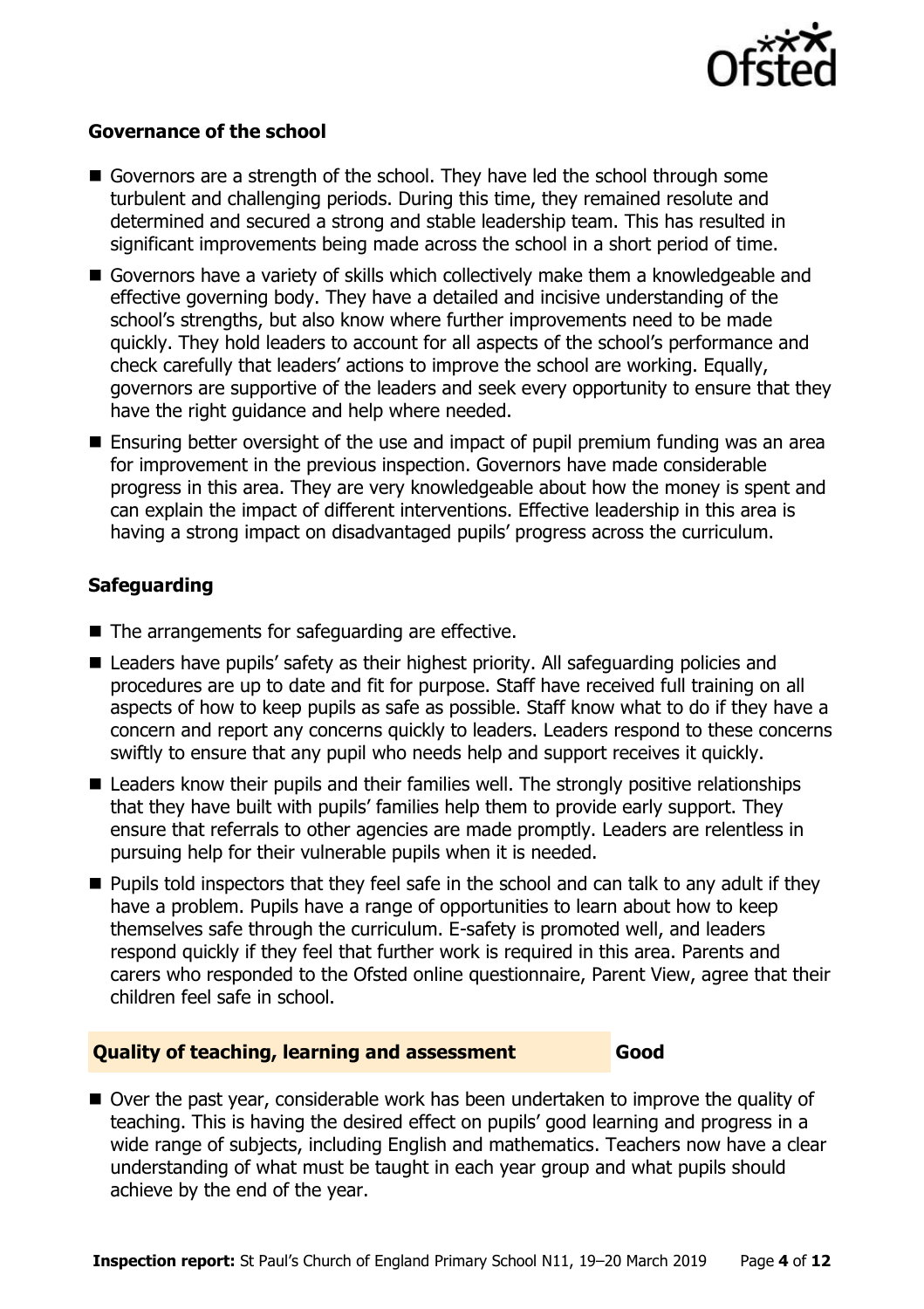

- Leaders have completely revised the school's reading scheme and pupils have access to high-quality texts which are appropriately matched to their skills and abilities. Pupils say that the new books are exciting and interesting, and pupils are enthusiastic readers. Teachers check that pupils read a range of different texts and that the texts are suitably challenging. Teachers also ensure that key reading skills are taught regularly. As a result, pupils' achievement in reading is improving quickly.
- The revised English curriculum ensures that pupils are taught how to write in a range of different styles in their English lessons. Teachers also provide pupils with opportunities to practise their writing skills in subjects such as history and science. The carefully planned English curriculum ensures that pupils' skills in grammar, punctuation and spelling are built upon from one year to the next.
- The teaching of mathematics has improved and gives pupils plenty of opportunity to become fluent in basic mathematical skills. Consequently, the majority of pupils are proficient in using and applying these skills. The most able pupils are presented with some challenging mathematical problems. However, they do not always justify their mathematical reasoning and explain their solutions.
- Teaching assistants are used effectively to support pupils' learning. This includes disadvantaged pupils and those with special educational needs and/or disabilities (SEND). Teaching assistants have positive relationships with pupils and a secure understanding of what help pupils need. They encourage pupils to learn, using questioning well to help them work out the answers to questions for themselves. This further supports the improved progress these pupils are now making.
- Some pupils, in particular the most able, are not challenged routinely in their learning. At times, teachers do not pitch activities at the right level. This is because they do not use knowledge about pupils' previous learning well enough to plan for their next steps.
- Teachers do not consistently challenge pupils to think more deeply about their learning and maximise their progress, particularly the most able pupils.

**Personal development, behaviour and welfare Good** 

### **Personal development and welfare**

- The school's work to promote pupils' personal development and welfare is good.
- **Pupils at St Paul's are very proud of their school. They value the strong community feel** across the school and are eager to share their learning and achievements.
- **Pupils have very positive attitudes to school, saying that their school is 'fun' and 'a** good place to be'. All pupils spoken to said that they feel safe in school and that staff care for them. Pupils learn about, and show a strong understanding of, how to keep themselves safe. They can explain why you must not talk to anyone you do not know over the internet and why you must not share your personal details.
- **Pupils say that bullying in the school is rare, but they are confident that there would** always be someone to help them if needed. Their understanding of equality in modern Britain is informed by the discussions they have in the classroom. For example, Year 5 pupils were enthralled when they considered arguments for and against the question,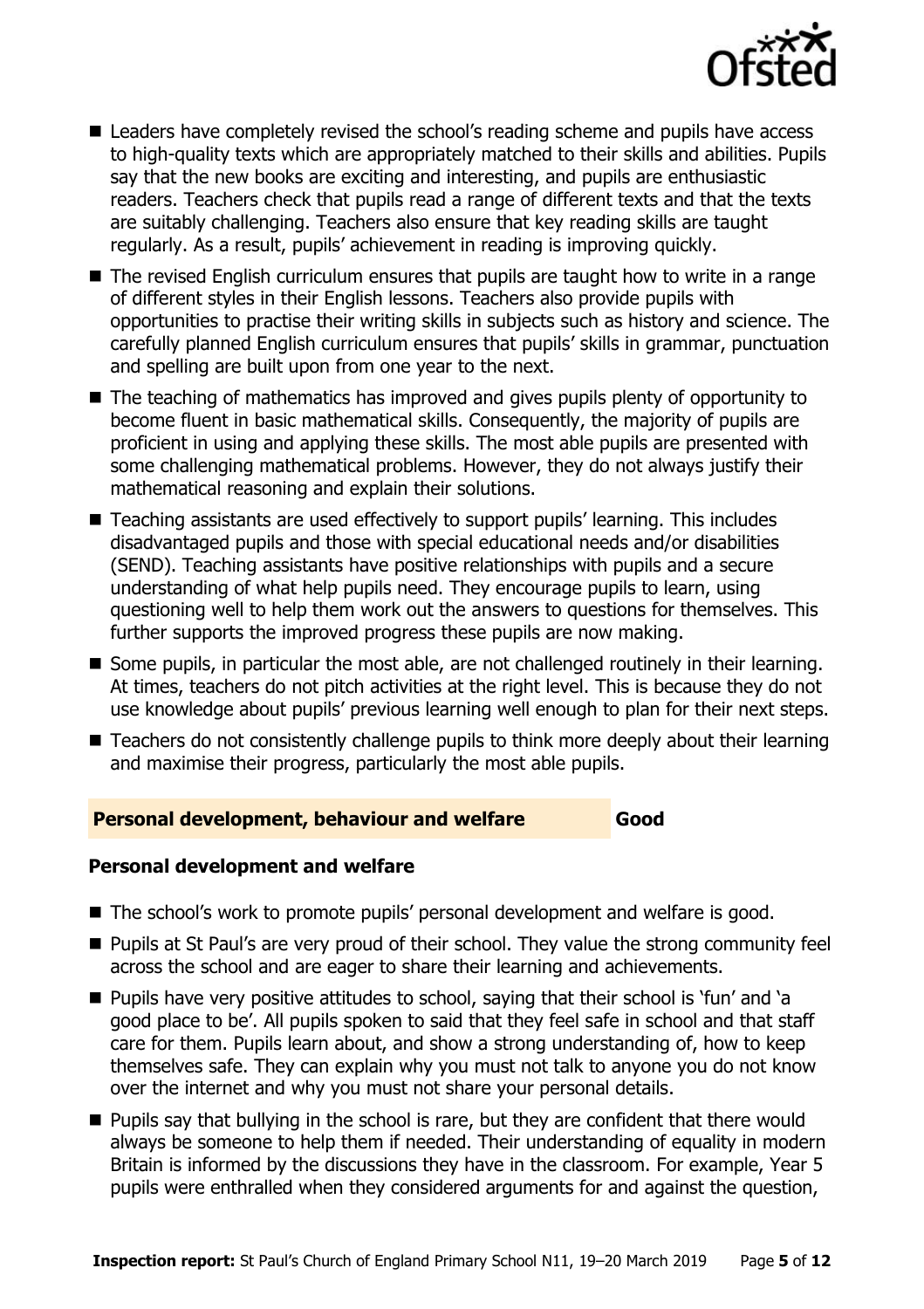

'Do governments have the right to revoke citizenship of their own people?'

- **Pupils have good opportunities to learn about different faiths and cultures. They** particularly enjoy discussing other religions and demonstrate a high level of respect for the different cultures and religions they learn about.
- Historically, pupils have not had enough opportunities to visit important institutions such as museums and art galleries. Leaders recognise this and have incorporated these opportunities into the new curriculum.

#### **Behaviour**

- $\blacksquare$  The behaviour of pupils is good.
- **Pupils are courteous, well mannered and confident to engage in conversation. They** listen well to adults and their peers and show respect for the views of others. They play cooperatively in the playground and move around the school in an orderly way.
- **Pupils' love and enjoyment of school are reflected in the above-average attendance** rates. Leaders work effectively with parents to promote the importance of good attendance.
- **Pupils have positive attitudes to learning; they cooperate effectively with a partner or** within groups when working in lessons and are keen to do well. On occasions, pupils are less confident to tackle their work independently.
- There are few behavioural incidents to record and exclusions are very rare. However, when any incidents of poor behaviour do arise, leaders act swiftly and appropriately to address and improve the behaviours. Occasionally, in lessons, signs of frustration show in some pupils when teaching takes too long to build on what they already know.

#### **Outcomes for pupils Good Good**

- Historically, pupils' attainment has been below average by the end of key stage 1 and too few pupils achieved the high standard in English and mathematics by the end of key stage 2. In response, leaders introduced a new curriculum to promote success in a wide range of subjects, including reading, writing and mathematics.
- Because of the changes to the curriculum, coupled with stronger teaching, pupils are making good progress in a range of subjects. Evidence from their work shows that there has been a marked improvement in their attainment at the end of Year 2 and Year 6. This is particularly true for reading, writing and mathematics.
- Leaders place high importance on the development of pupils' early reading. This includes the daily teaching of phonics. For example, pupils in Year 1 are given books that are well matched to their phonics knowledge. There is a high level of consistency in the teaching of phonics between early years and Year 1. As a result, pupils' attainment in the phonics screening check is above average.
- **Pupils in key stage 2 also make good progress in reading. They read with appropriate** fluency and comprehension, considering their age and ability. Pupils spoken to during the inspection enjoy reading and are developing a growing list of favourite authors.
- **Pupils in all year groups have a range of opportunities to write for different audiences,**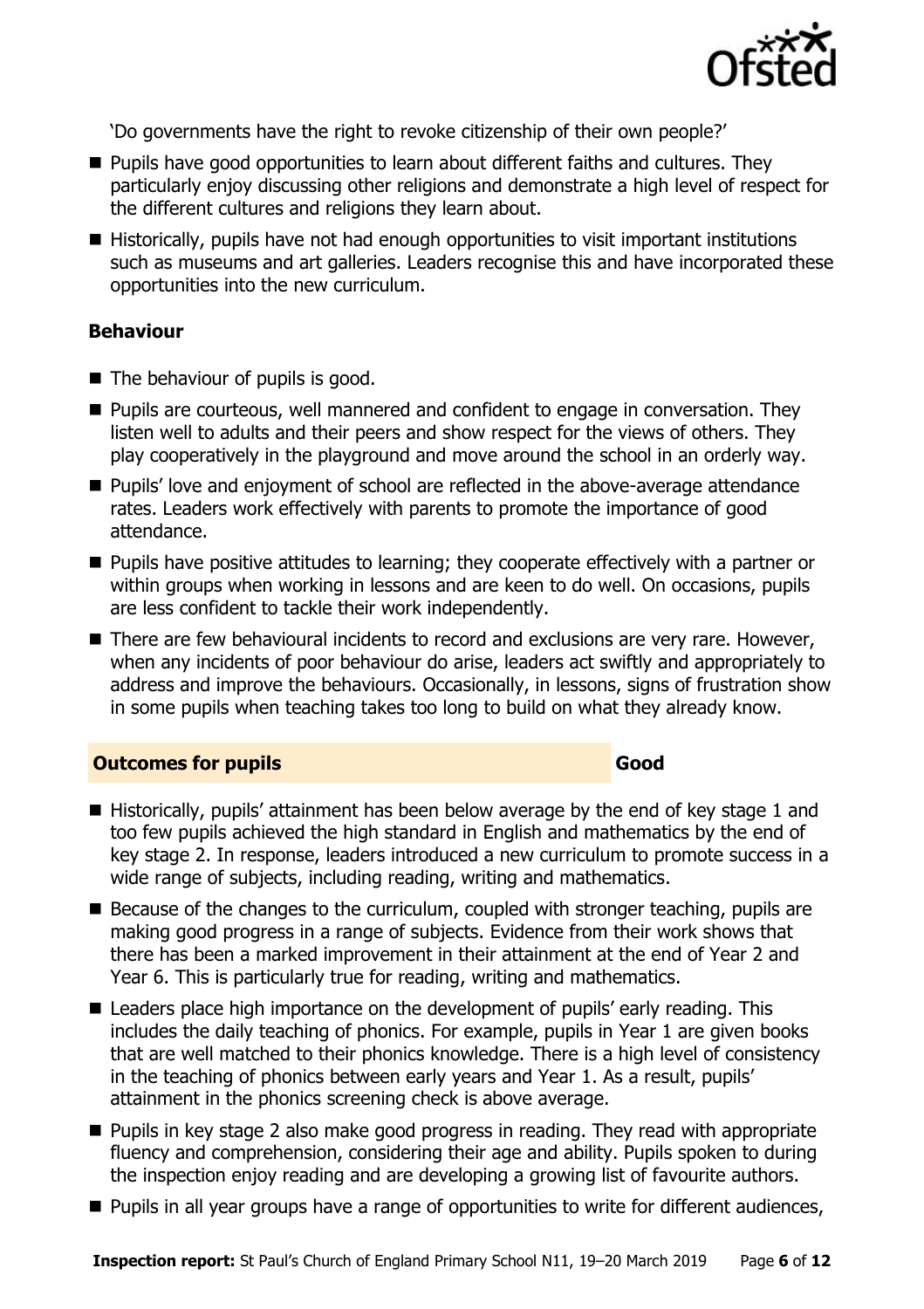

purposes and styles in English lessons. Work in pupils' books shows good examples of the application of extended writing skills in other subjects, such as history, geography and religious education.

- School assessment information shows that the progress of disadvantaged pupils is improving strongly since the beginning of the school year. Most pupils make good progress because teachers keep their plans under constant review and, where necessary, devise more appropriate support to meet emerging needs. Leaders use reviews of progress and attainment each term to determine the impact of this support on pupils' achievements.
- Well-organised provision ensures that pupils with SEND have their needs identified swiftly and appropriate support is put in place. Consequently, books and school records show that pupils with SEND make good progress over time in reading, writing and mathematics.
- Some pupils, in particular the most able, are not consistently challenged to achieve the higher standards. This limits their ability to make deeper links to their previous learning and further strengthen their understanding of key concepts.

#### **Early years provision Good Good**

- The early years setting is well led and managed. Self-evaluation is detailed and accurate and provides the basis for sharp action planning. For example, leaders know that historically boys have not made as much progress as girls, especially in developing their language, communication and social skills. As a result, leaders have reviewed what is taught and how; the changes introduced have deepened the engagement of boys and ensure that they make good progress.
- Children enter early years with skills and knowledge below those that are typical for their age. They quickly adapt to a new setting and are happy, motivated and ready to learn. Children have good relationships with adults as well as with each other. Over time, most children leaving Reception Year consistently achieve a good level of development.
- The quality of teaching, learning and assessment is good. Teachers provide wellplanned activities that enthuse the children and are carefully matched to their learning needs. Staff use effective questioning and a wide range of experiences to assess and broaden children's knowledge of the world. Staff also intervene swiftly to address misconceptions, enabling children to develop their understanding further. Teaching assistants support children's learning activities well and help them to make good progress over time.
- The teaching of phonics is good. Children learn the basic skills of reading and apply the sounds they have learned to their spelling. Children use these skills to write lists and simple instructions. During the inspection, children were practising writing sentences about 'the missing lion' and taking care to form their letters correctly.
- Children behave well, both in the classroom and the outside area. Children cooperate well with each other and engage in lively chatter as they work and play, sharing their ideas with each other.
- Transition arrangements are good, and effective work with the various pre-schools, as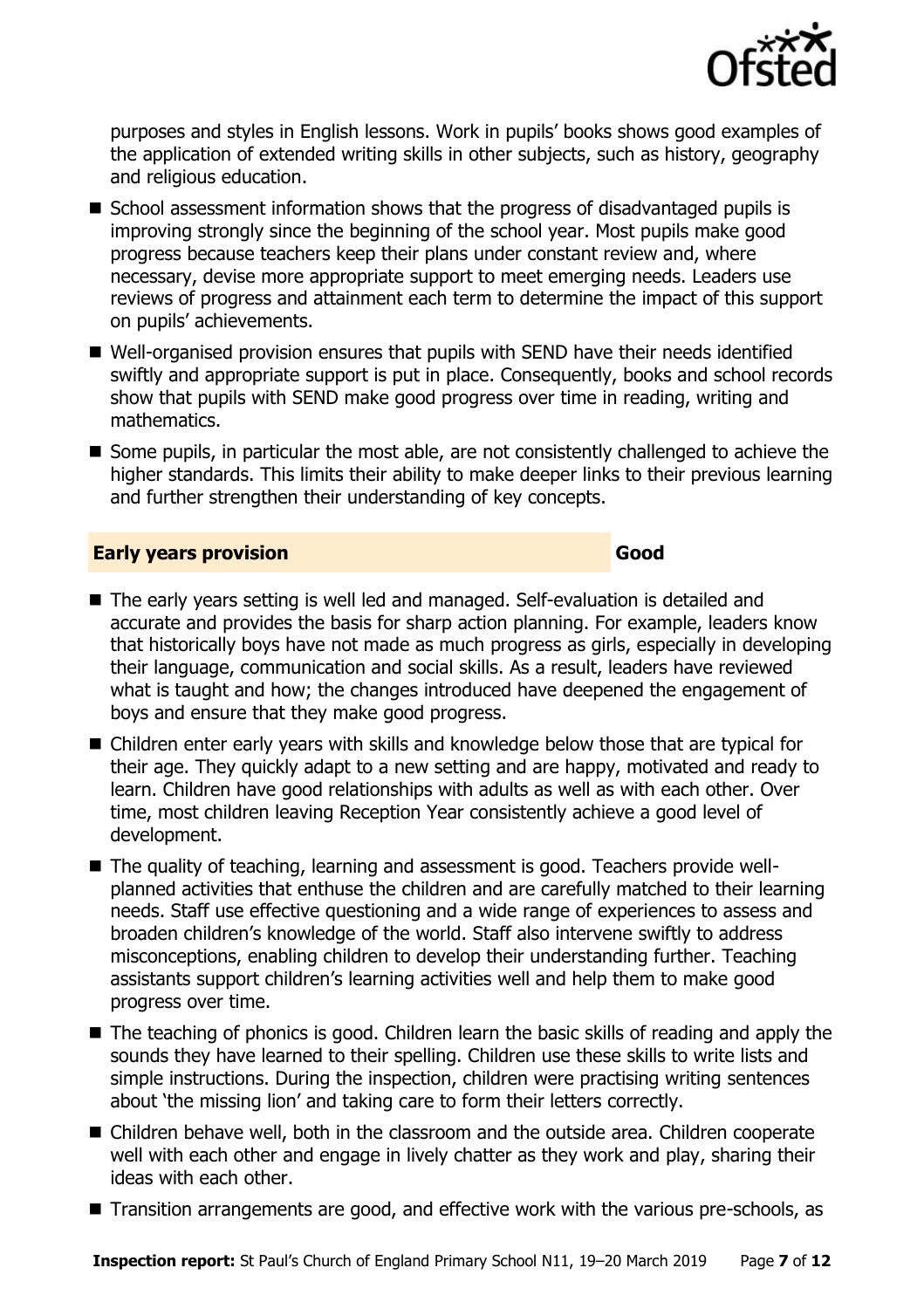

well as home visits, ensure that children are well prepared for their start to school. Although parents attend many workshops, greater involvement in their children's learning is a key area to improve further.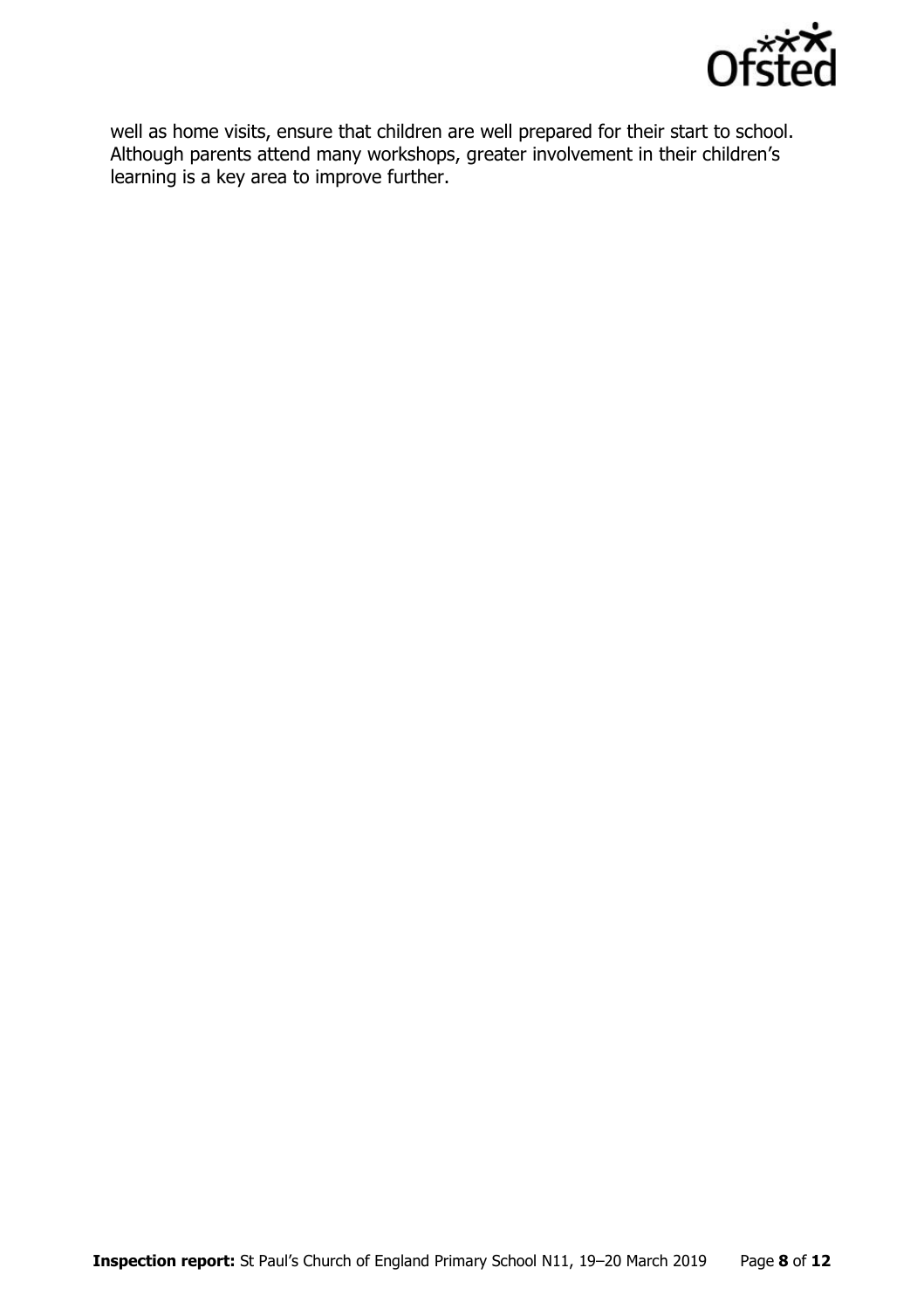

# **School details**

| Unique reference number | 101325        |
|-------------------------|---------------|
| Local authority         | <b>Barnet</b> |
| Inspection number       | 10067137      |

This inspection of the school was carried out under section 5 of the Education Act 2005.

| Type of school                      | Primary                          |
|-------------------------------------|----------------------------------|
| School category                     | Voluntary aided                  |
| Age range of pupils                 | 3 to 11                          |
| <b>Gender of pupils</b>             | Mixed                            |
| Number of pupils on the school roll | 220                              |
| Appropriate authority               | The governing body               |
| Chair                               | <b>Claire Betts</b>              |
| <b>Headteacher</b>                  | Maureen Gordon                   |
| Telephone number                    | 0208 368 4839                    |
| Website                             | www.stpaulsn11.org.uk            |
| <b>Email address</b>                | office@stpaulsn11.barnetmail.net |
| Date of previous inspection         | 12 June 2018                     |

### **Information about this school**

- The school is slightly smaller than the average-sized primary school. It has one class in each year group.
- $\blacksquare$  Pupils come from a wide range of backgrounds. The largest groups are White British, from other White backgrounds and from Black African backgrounds. The proportion of pupils who speak English as an additional language is well above average.
- $\blacksquare$  The proportion of pupils with SEND is below average.
- $\blacksquare$  The proportion of disadvantaged pupils supported by the pupil premium is slightly below that found nationally.
- The number of pupils who join and leave the school at other than the usual times is close to the national average.
- The current headteacher joined the school as a consultant headteacher in September 2017. She was appointed to her substantive post in January 2018.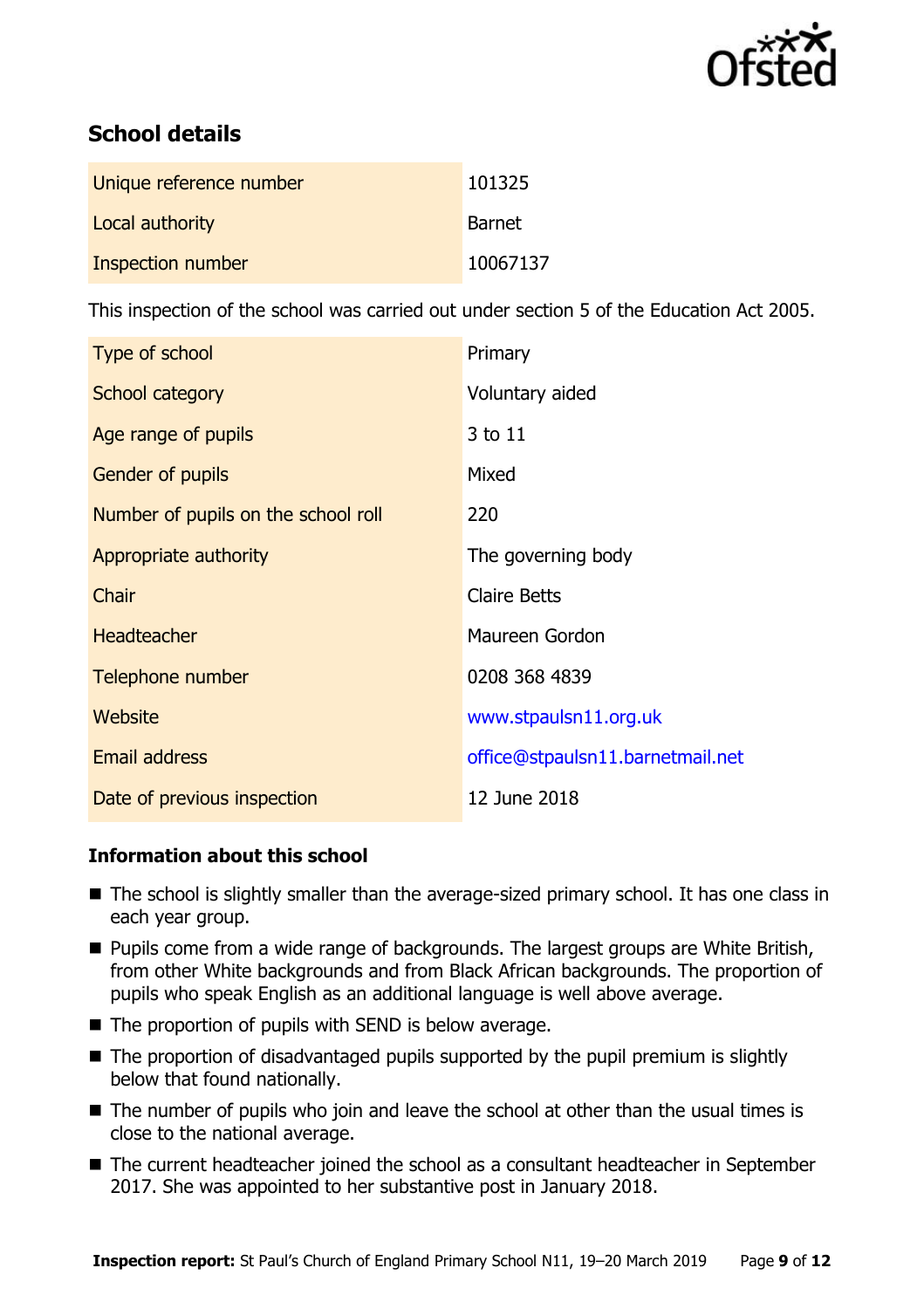

■ The school's most recent section 48 inspection took place on 22 September 2014.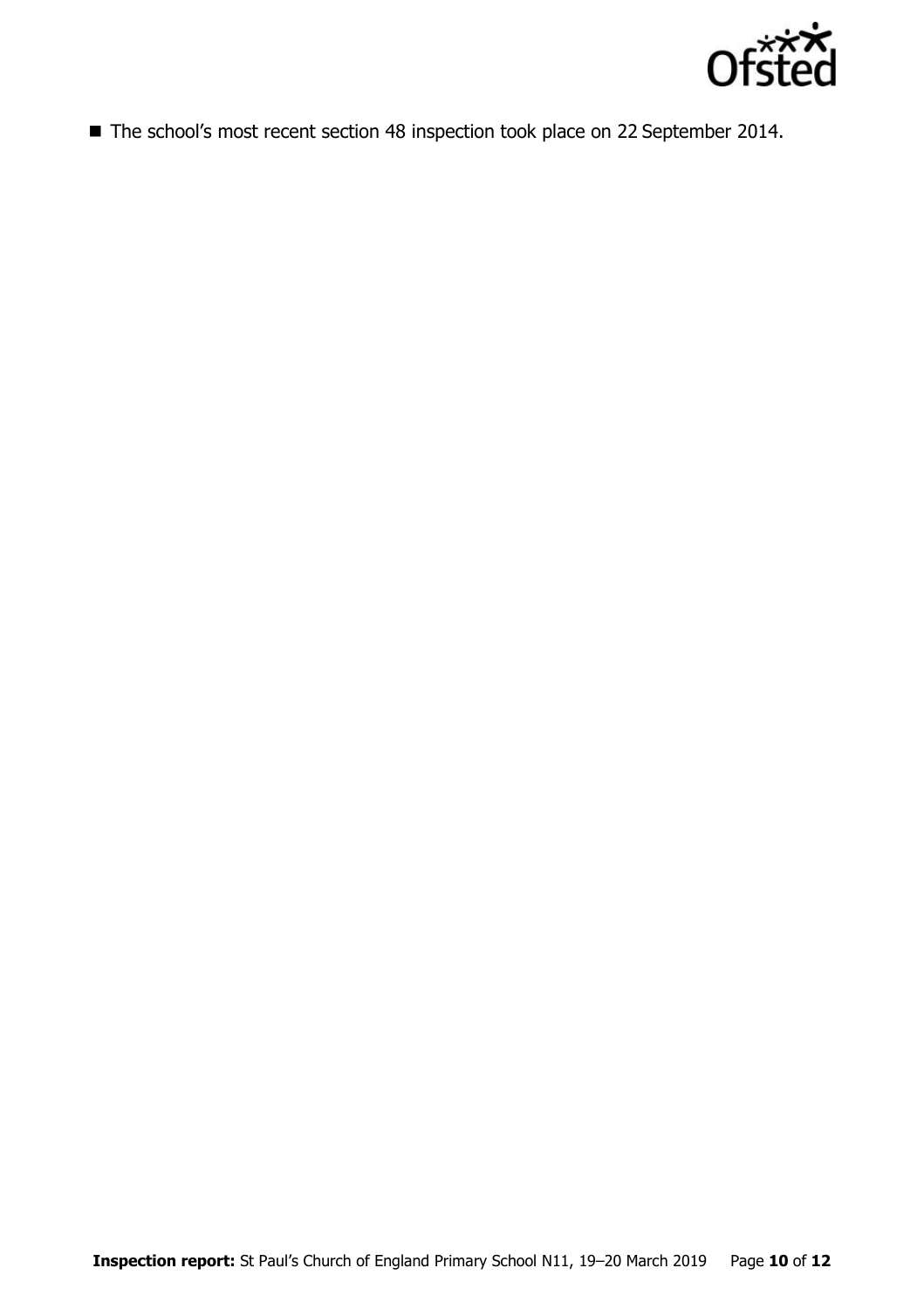

# **Information about this inspection**

- Inspectors observed teaching and learning in all year groups. Many observations were carried out jointly with the headteacher and deputy headteacher.
- Inspectors met with pupils, heard a selection of pupils read, and observed pupils at breaktimes and at other times of the school day.
- Inspectors met with the headteacher and deputy headteacher, the leader of provision for SEND, the early years leader and other leaders with subject responsibilities. The lead inspector met with the chair and vice-chair of the governing body, a representative from the local authority and the school's adviser from the diocese.
- A range of pupils' books from all year groups and a range of subjects were looked at.
- Several documents were considered, including the school's self-evaluation and improvement plans. Inspectors also considered information about pupils' progress, behaviour, attendance and safety.
- Inspectors took account of 35 responses to Parent View and 56 responses to the online pupil questionnaire. Inspectors also reviewed 25 responses to an inspection questionnaire returned by staff.

#### **Inspection team**

Nasim Butt, lead inspector **Her Majesty's Inspector** 

Sarah Lack Ofsted Inspector